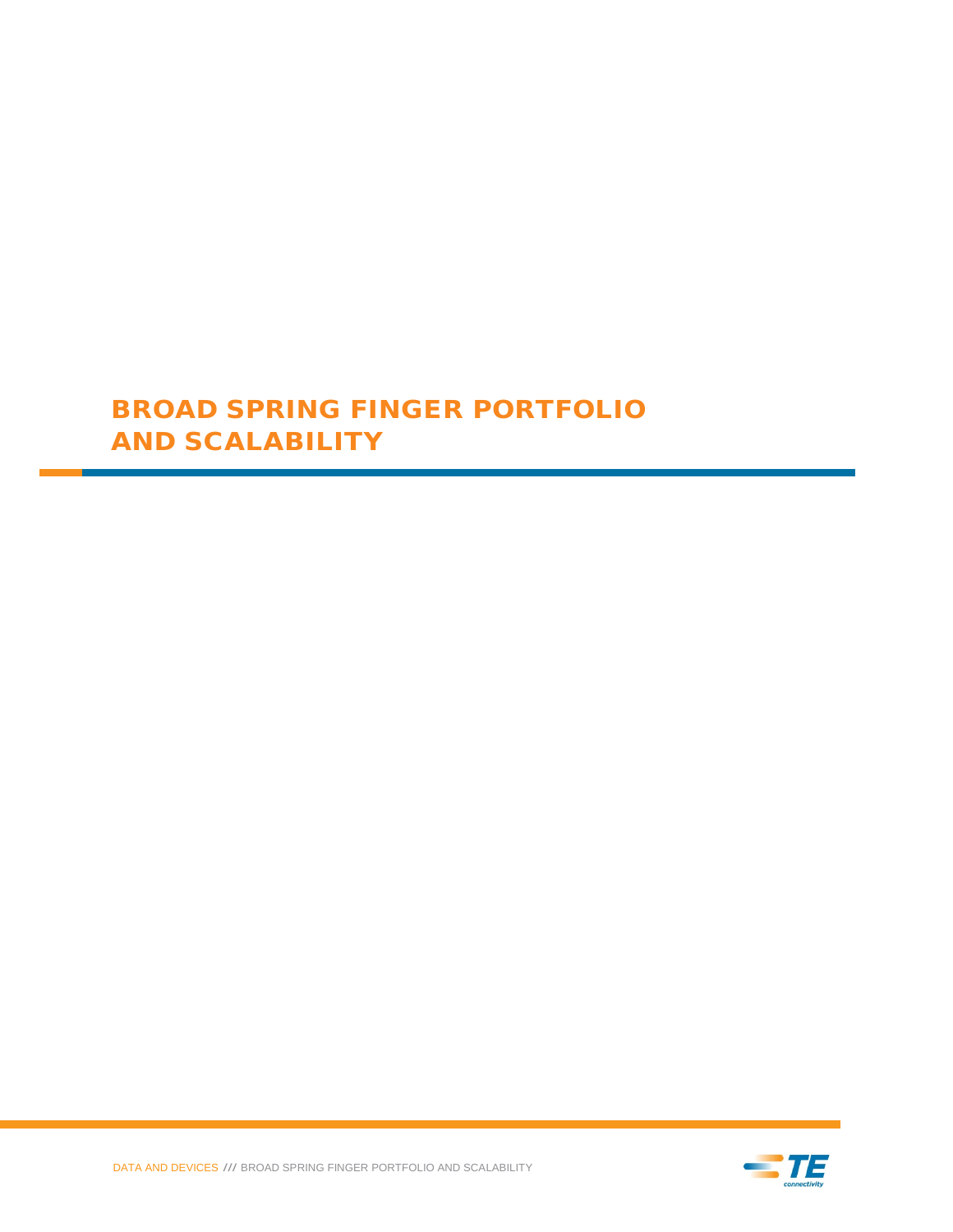# BROAD SPRING FINGER PORTFOLIO AND SCALABILITY

Spring fingers are small metal-formed parts that can conduct signal or power from one component to another and provide grounding to reduce EMI noise. Even though small in size, spring fingers need to be mechanically and electrically designed to handle robust applications. These applications range from mobile devices, personal computing and industrial devices, to home electronics and wearables. Spring fingers come in various sizes and working ranges that can be selected based on specific application requirements.

Box and C are standard flat contact types which provide simple cantilever spring shapes that can be used in grounding and shielding applications. The ultra low profile type has a Y-shaped spring profile designed to fit into low mated height applications, specifically antenna feeds, and the pre-loaded and pre-loaded scalable types have highly engineered geometry to handle high-speed manufacturing and more complex applications.

## Construction and Manufacturing

Spring fingers are manufactured from spring steel or copper alloy base materials. Spring steel and copper alloy both provide unique mechanical and electrical properties. For applications where value is more important than performance, spring fingers made from spring steel can help meet this objective. For applications where performance is more important, spring fingers made from copper alloy offer increased conductivity and mechanical performance compared to spring steel. Spring fingers are typically manufactured in advanced, automated manufacturing lines that produce dimensionally stable and highly reliable spring fingers.

## Key Features and Benefits

Scalable spring fingers share a common soldering footprint. This common footprint across a spring finger product family allows for easy change-out from one working height to another without the need to resize the soldering footprint or move surrounding components on the printed circuit board (PCB) to make space. This commonality minimizes the need to modify PCB design and layout when an application requires a change in working height, saving time and money. The pre-loaded cantilever beam feature increases normal force by 0.2N over a similar cantilever beam that is not pre-loaded.

### **Spring Finger Types**



Pre-Loaded Scalable



Standard Flat Contact



Ultra Low Profile



Pre-Loaded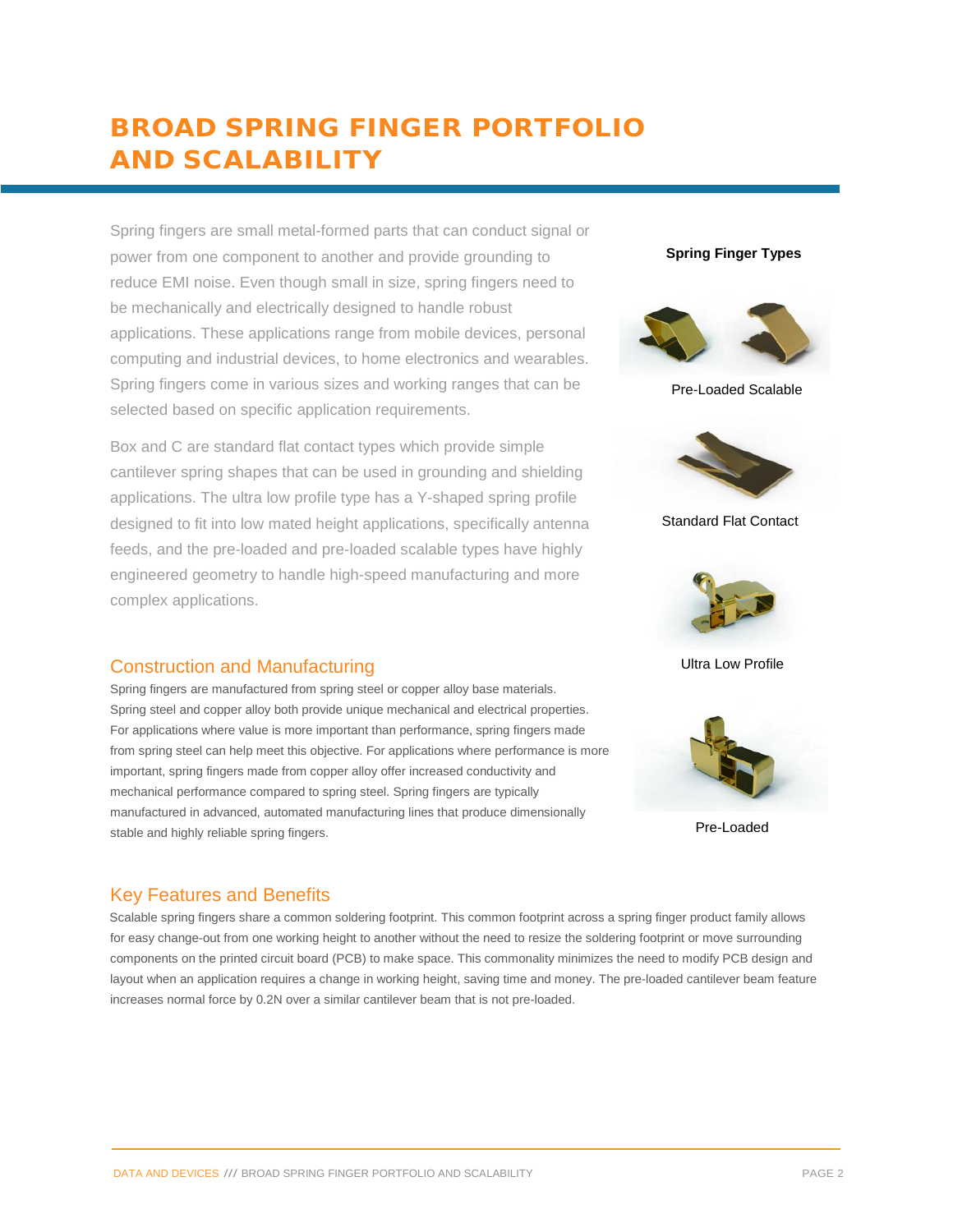## Spring Finger Design Features



Scalability in Height with Common Footprint

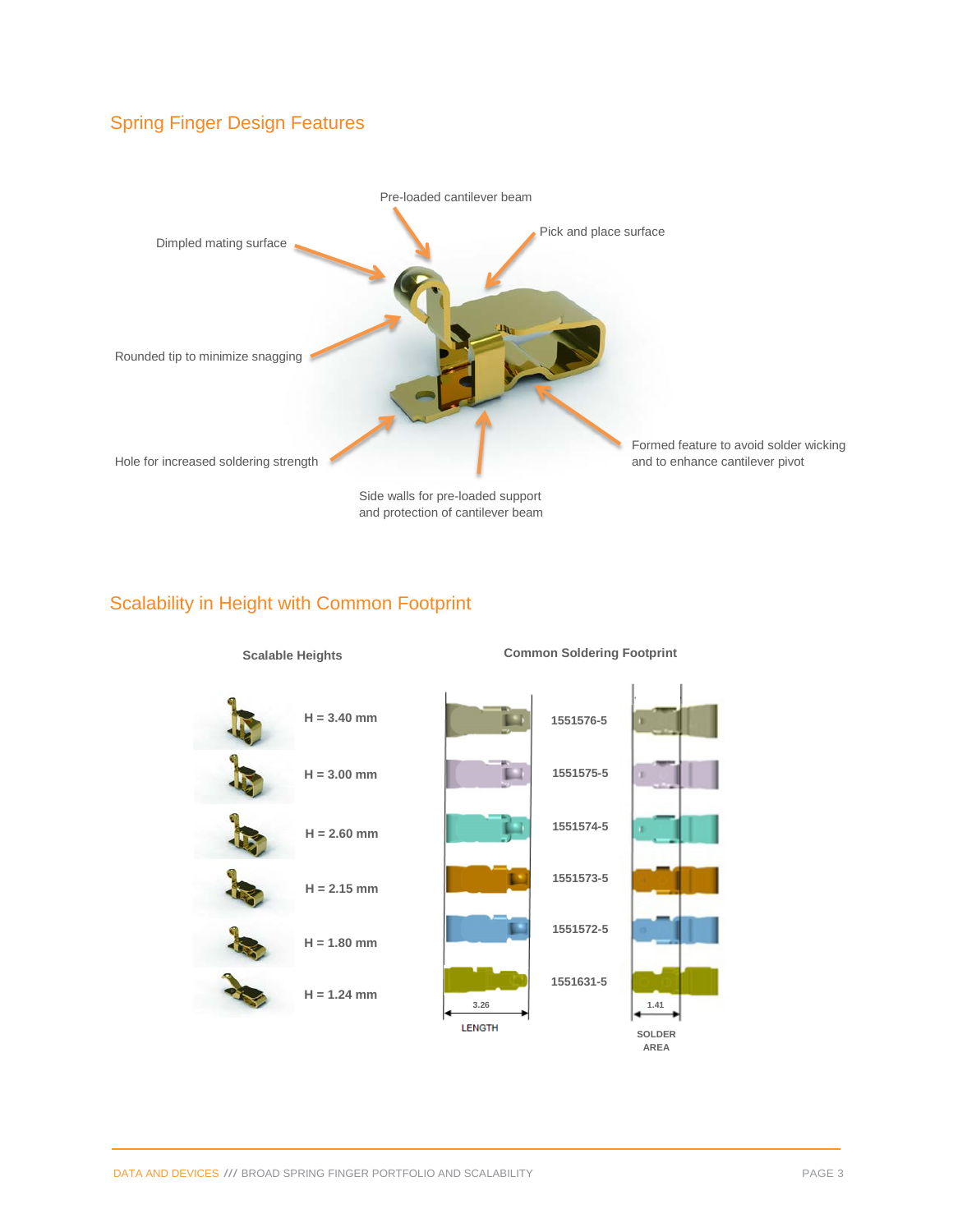

Enhanced side walls, as shown in the spring finger product family illustration below, provide protection against operator handling and help prevent over-deflection of the spring in the application. This key design feature helps maintain the spring geometry through manufacturing and application environments.



|    | <b>TE Part Number</b> | <b>Effective Height</b><br>(mm) | <b>Height (mm)</b> |
|----|-----------------------|---------------------------------|--------------------|
| #1 | 2108693-4             | 0.65-0.875                      | 1.1                |
| #2 | 2108610-5             | $0.8 - 1.1$                     | 1.4                |
| #3 | 2108611-5             | $1.1 - 1.4$                     | 1.7                |
| #4 | 2108612-5             | $1.4 - 1.75$                    | 2.05               |
| #5 | 2108613-5             | $1.6 - 2.0$                     | 2.4                |
| #6 | 2108614-5             | $1.9 - 2.3$                     | 2.7                |
| #7 | 2108609-5             | $2.2 - 2.6$                     | 3.0                |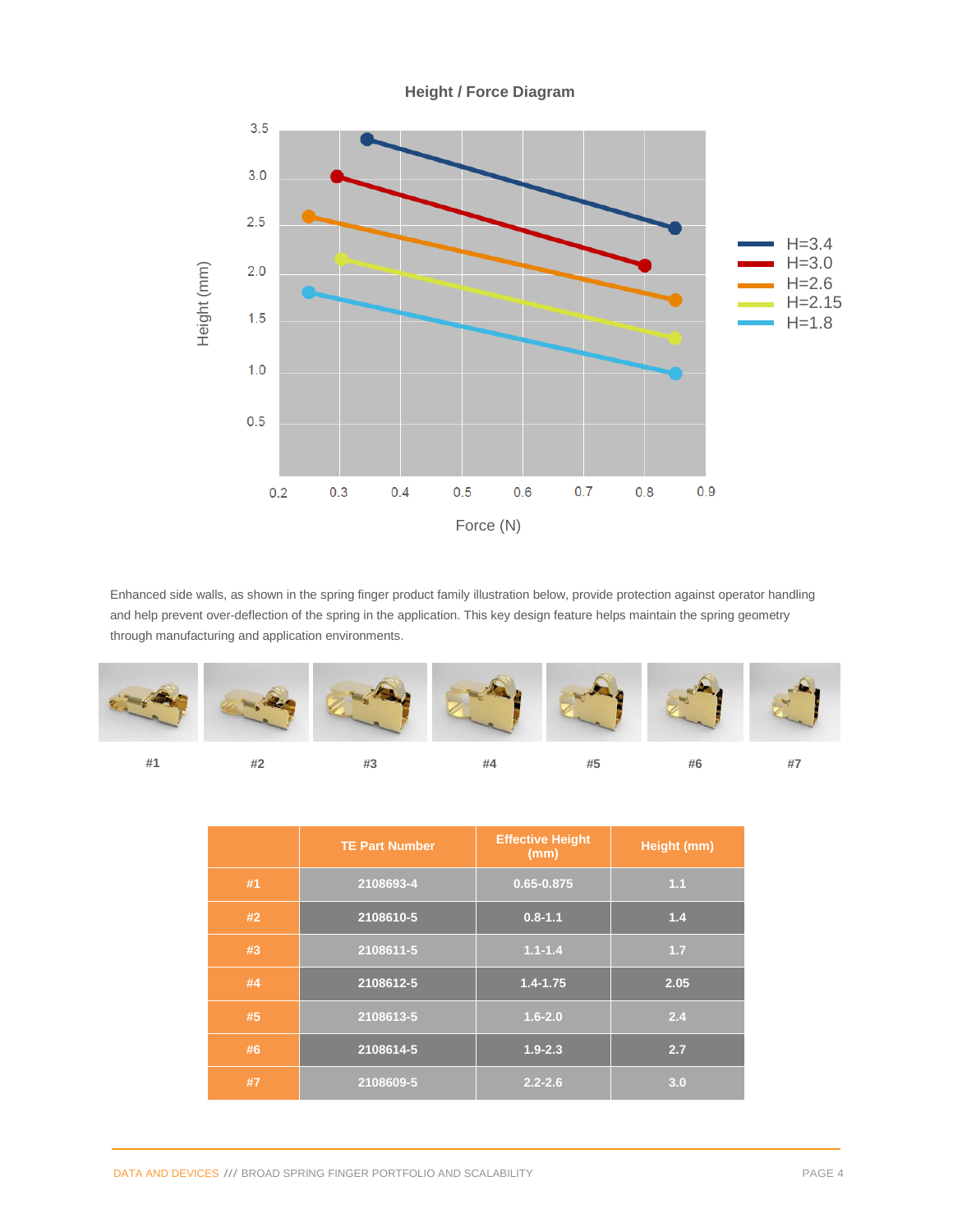In applications that require transmitting radio frequency (RF) signals from an antenna carrier to the PCB, it is critical that the conductive path remains consistent throughout the entire working range of the spring. Depending on the spring finger design, the cantilever spring may touch supporting side walls or the pre-loaded geometry throughout the working range of the spring. In this case, the electrical path may short to the side walls or the pre-loaded geometry, which changes the RF signal path and could change the RF signals.

To minimize shorting issues, select spring fingers for RF signal application carefully. Spring finger design features, such as the clearance between the cantilever spring and side walls, must be adequate to help ensure that the cantilever spring does not short to side walls during deflection, electrically disconnect from the pre-loaded geometry, or bottom out at the application working range. (See illustration below.)

**Uncompressed Spring Compressed Spring**





At working height, the cantilever spring avoids shorting to the pre-loaded geometry or side walls and bottoming out.

The non-pre-loaded spring designs shown below offer a large clearance between the cantilever spring and side walls that avoids potential shorting paths. These designs helps ensure a consistent conductive path over the working range of the spring, such as typically needed for RF antenna applications.

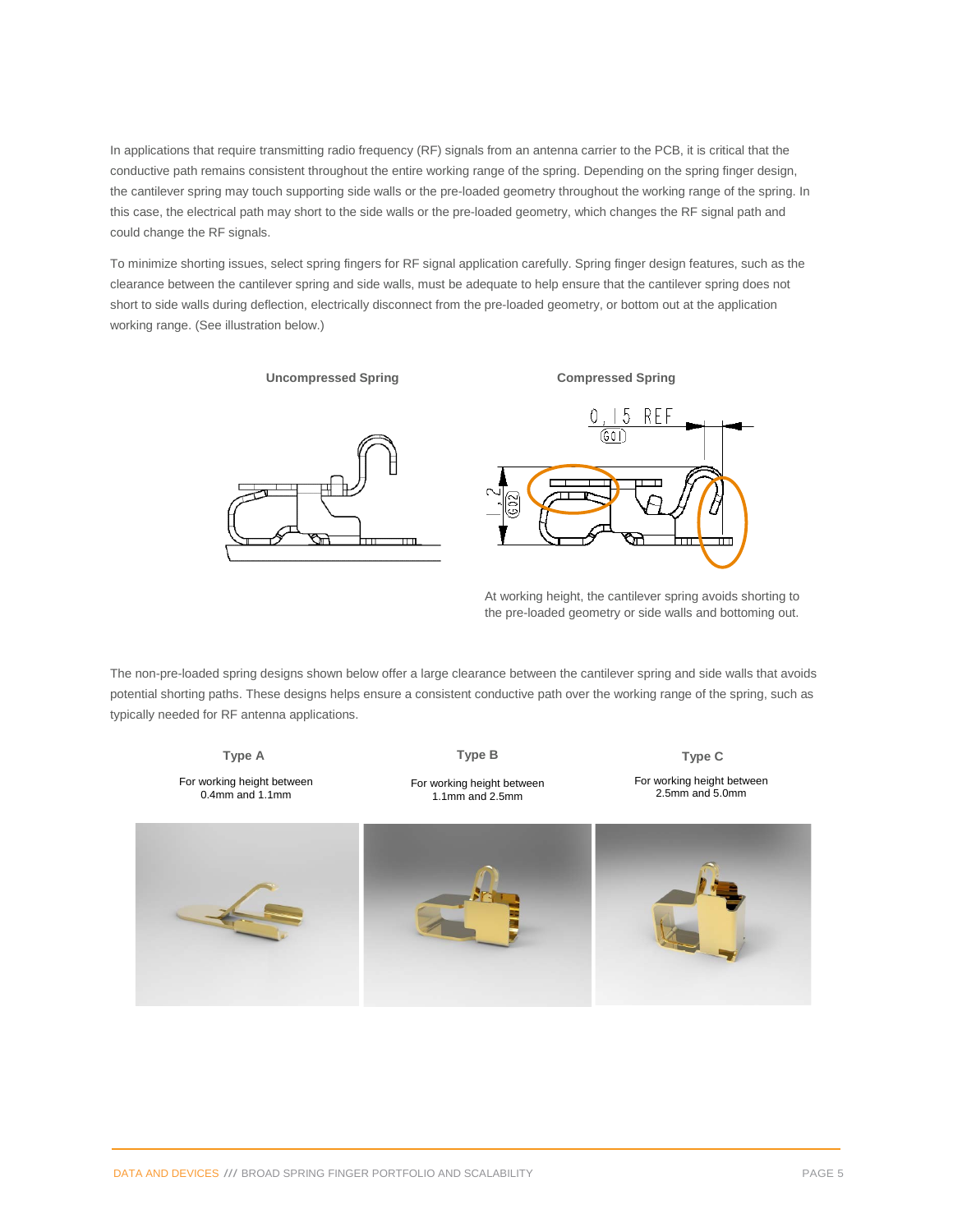| P/N         | <b>Type</b>    | Height (mm) | <b>Effective Height (mm)</b> |
|-------------|----------------|-------------|------------------------------|
| 2199248-4   | $\overline{A}$ | 1.0         | 0.4 to .08                   |
| 2199248-5   | A              | 1.3         | 0.5 to 1.1                   |
| 2199248-6   | A              | 1.6         | 0.8 to 1.4                   |
| 2199249-3   | в              | 2.0         | 1.1 to 1.8                   |
| 2199249-4   | в              | 2.3         | 1.4 to 2.1                   |
| 3-2199250-2 | $\mathbf c$    | 2.9         | 2.0 to 2.7                   |
| 3-2199250-3 | $\mathbf C$    | 3.2         | 2.3 to 3.0                   |
| 3-2199250-4 | $\mathbf c$    | 3.6         | 2.6 to 3.3                   |
| 3-2199250-5 | C              | 3.8         | 2.9 to 3.6                   |

Today's customers demand portable consumer products that are smaller, thinner, and lighter but which offer increased functionality and performance. PCB space is becoming much more limited due to the higher component density required to deliver increased end use product functionality. As a result, component footprint, versatility, and performance will be key selection criteria for these applications. TE Connectivity offers a broad spring finger portfolio with a wide range of types and sizes to meet a diverse range of application requirements.

Visit www.te.com/products/spring-fingers for more information, products, and availability.